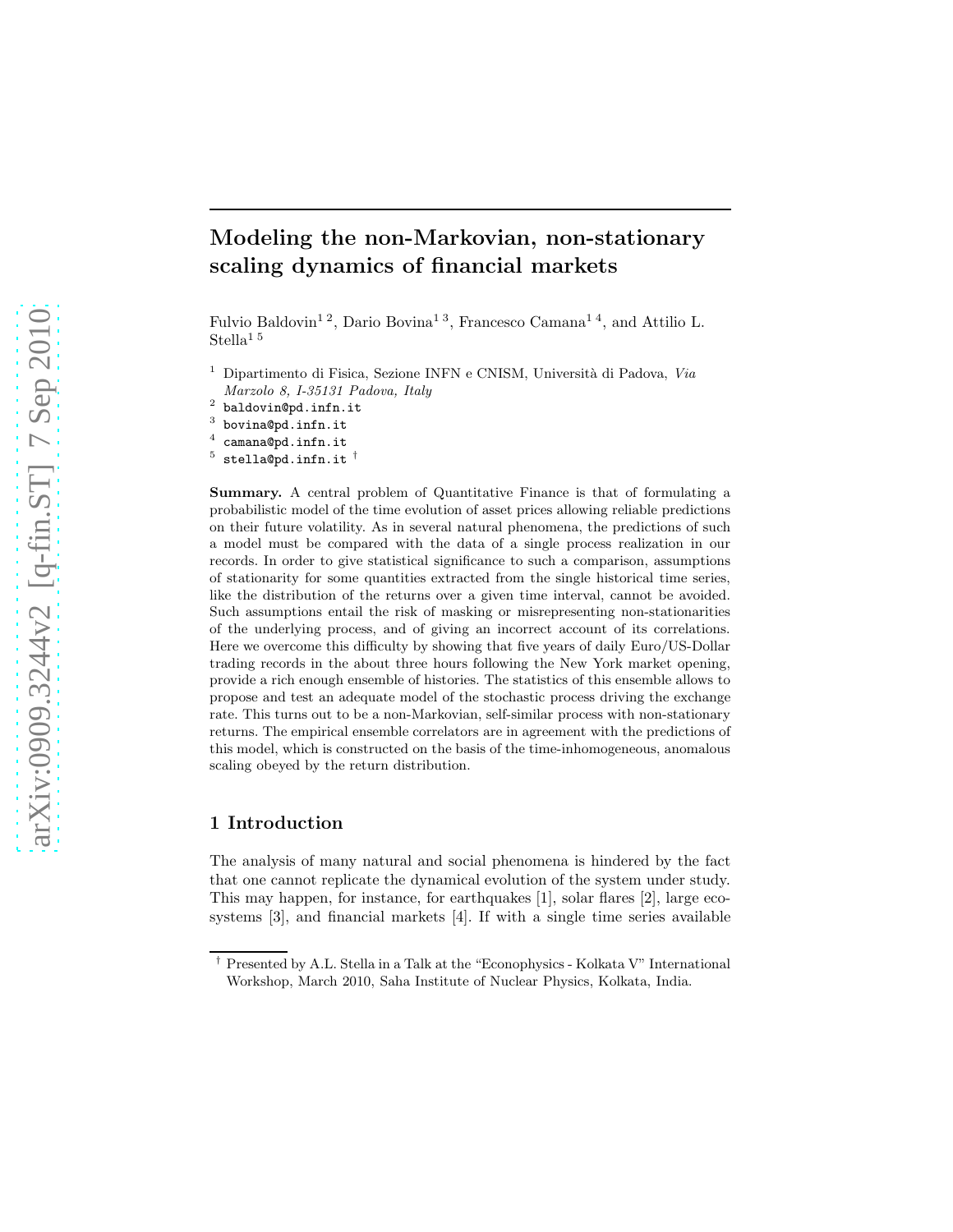we try to accommodate the historical data within a stochastic process description, we must assume a priori the existence of some statistical quantities which remain stable over time [4]. This entitles us to sample their values at different stages of the historical evolution, rather than at different instances of the process. For example, in the analysis of historical series in Finance it is usual to assume the stationarity of the distribution of return fluctuations and hence to detect their statistical features through sliding time interval empirical sampling. However, the plausible  $[5, 6, 7, 8, 9]$  nonstationarity of these fluctuations at intervals ranging from minutes to months would drastically alter the relation between some of the stylized empirical facts detected in this way, and the underlying stochastic process. In order to identify the correct model, one has to overcome this difficulty. The breaking of time-translation invariance possibly signalled by increments non-stationarity would represent a challenge in itself, being a genuine manifestation of dynamics out of equilibrium, like the aging properties observed in glassy systems [10].

In order to detect the possible presence of nonstationarity at certain timescales for the distribution of the increments, one would need to have access to many independent realizations of the same process, repeated under similar conditions. Quite remarkably, high-frequency financial time-series offer an opportunity of this kind, in which it is possible to directly sample an ensemble of histories. In Ref. [7] it has been proposed that when considering high-frequency EUR/USD exchange rate data as recorded during the first three hours of the New York market activity, independent process realizations can tentatively be identified in the daily repetitions of the trading. This gives the interesting possibility of estimating quantities related to ensemble-, rather than time-averages. Here we profit of this opportunity by showing that a proper analysis of the statistical properties of this ensemble of histories naturally leads to the identification and validation of an original stochatic model of market evolution. The main idea at the basis of this model is that the scaling properties of the return distribution are sufficient to fully characterize the process in the time range within which they hold. The same type of model has been recently proposed by some of the present authors to underlie more generally the evolution of financial indices also in cases when only single realizations are available [5]. In those cases the application of the model is less direct, and rests on suitable assumptions about the relation between the stationarized empirical information obtainable from the historical series and the underlying driving process.

An interesting feature of the model discussed here and in Refs. [5, 6], is that the anomalous scaling of the return PDF enters in its construction on the basis of a property of correlated stability which generalizes the stability of Gaussian PDF's under independent random variables summation. This correlated stability was shown recently to allow the derivation of novel, constructive limit theorems for the PDF of sums of many strongly dependent random variables obeying anomalous scaling [11]. In this perspective, the model we present offers a valid alternative to more standard models of Finance based on Gaussianity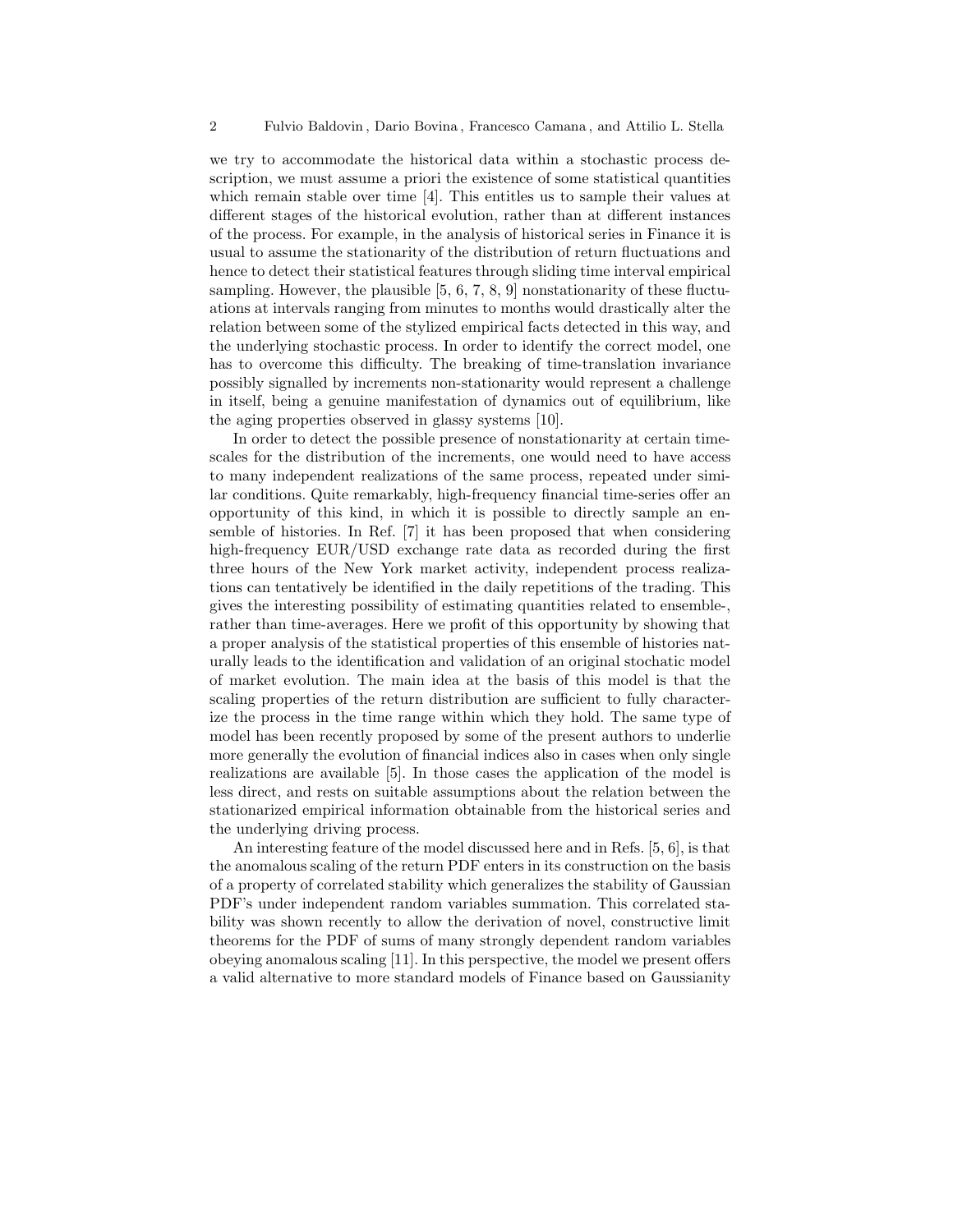and independence. At the same time, the probabilistic framework provided by our modelization presents clear formal analogies and parallels with those standard models.

# 2 An ensemble of histories based on the returns of the EUR/USD exchange rate

To address the above points, given the  $EUR/USD$  exchange rate at time t (t measured in tens of minutes) after 9.00 am New York time,  $S(t)$ , let us define the return in the interval  $[t - T, t]$  as  $R(t, T) \equiv \ln S(t) - \ln S(t - T)$ , where  $t = 1, 2, ..., t \geq T$ . By storing the daily repetitions of the returns from March 2000 to March 2005, we obtain an ensemble of  $M = 1,282$  realizations  $\{r^l(t,T)\}_{l=1,2,\ldots,M}$  of the discrete-time stochastic process  $R(t,T)$ , with t ranging in almost three hours after 9.00 am NY time, i.e.,  $1 \le t \le 17$ . Below, the superscript "e" labels quantities empirically determined on the basis of this ensemble. The first key observation is that the empirical second moment  $m_2^e(t,1) \equiv \sum_{l=1}^{M} [r^l(t,1)]^2/M$  systematically decreases as a function of t in the interval considered (see Fig. 1a). This is a clear indication of return nonstationarity of the underlying process at this time scale. In addition, an analysis of the nonlinear moments  $m_{\alpha}^{e}$  of the total return  $R(t, t) = \ln S(t) - \ln S(0)$ for  $t \geq 1$ ,

$$
m_{\alpha}^{e}(t,t) \equiv \frac{1}{M} \sum_{l=1}^{M} \left| r^{l}(t,t) \right|^{\alpha}, \quad \alpha \in \mathbb{R}_{+}, \tag{1}
$$

shows that such a nonstationarity is accompanied by an anomalous scaling symmetry. Indeed, to a good approximation one finds  $m_{\alpha}(t, t) \sim t^{\alpha D}$  in this range of t, where  $D \simeq 0.364...$  is essentially independent of  $\alpha$  (Fig. 1b). Accordingly, the ensemble histograms for the PDF's of aggregated returns in the intervals  $[0, t]$ ,  $p_{R(t,t)}$ , are consistent with the scaling collapse

$$
t^D p_{R(t,t)} (t^D r) = g(r) \tag{2}
$$

reported in Fig. 2. The scaling function  $g$  identified by such collapse plot is manifestly non-Gaussian. It may also be assumed to be even to a good approximation<sup>6</sup>.

To further simplify our formulas below, wherever appropriate we will switch to the notations:  $R_i \equiv R(i, 1)$  and  $r_i \equiv r(i, 1)$ . Similarly  $r_i^l \equiv r^l(i, 1)$ will indicate the  $i$ -th return on a 10 min-scale in the  $l$ -th history realization of our ensemble.

An important empirical fact (Fig. 1c) is that the linear correlation between returns for non-overlapping intervals

<sup>&</sup>lt;sup>6</sup> We have detrended the data by subtracting from  $r^{l}(t, T)$  the average value  $\sum_{l=1}^{M} r^{l}(t, T) / M$ . Data skewness can be shown to introduce deviations much smaller than the statistical error-bars in the analysis of the correlators.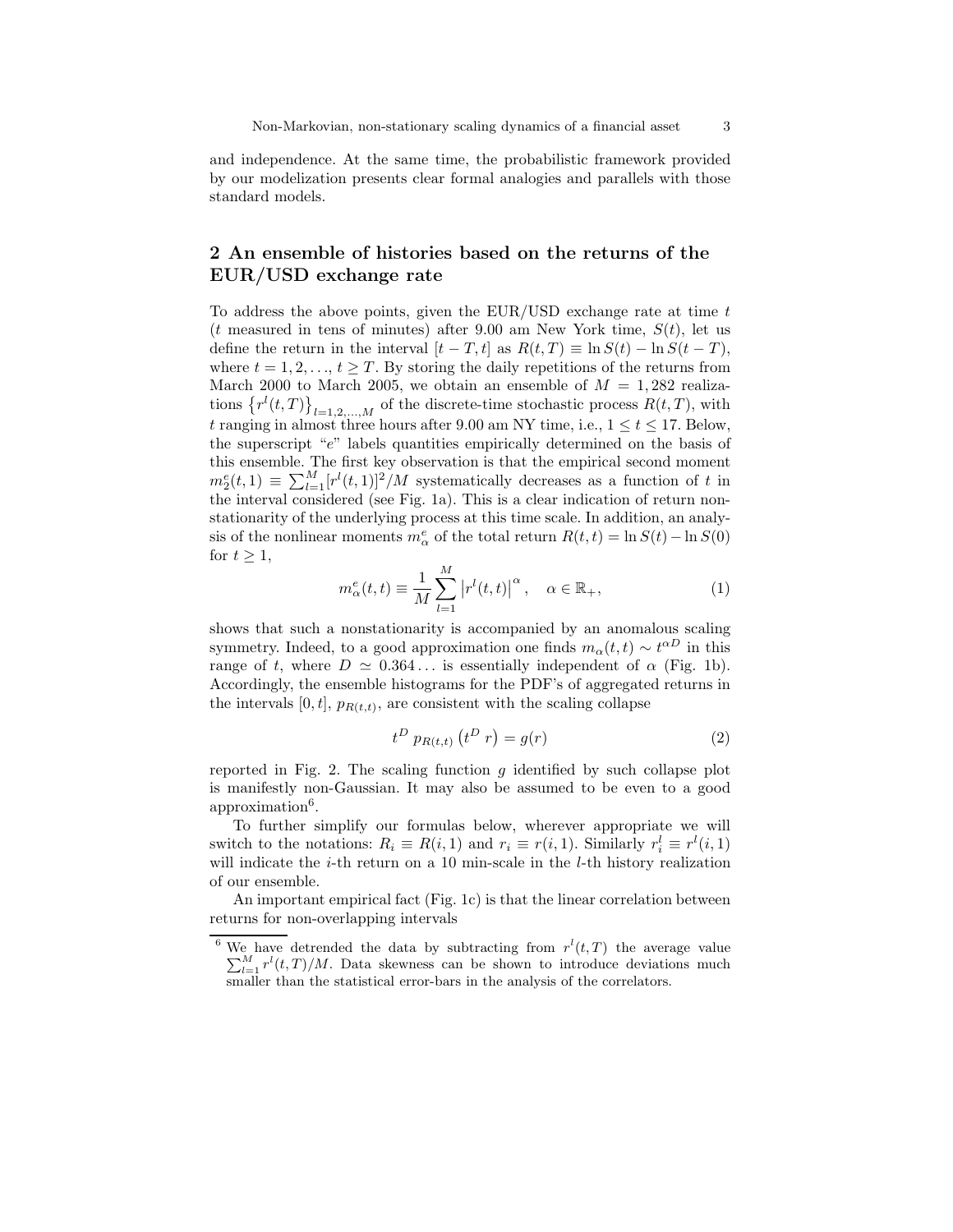

Fig. 1. Empirical ensemble analysis of the returns. (a) The line is given by  $\langle \sigma^2 \rangle_\rho$   $[t^{2D} - (t-1)^{2D}]$ , with  $\langle \sigma^2 \rangle_\rho = \langle r_1^2 \rangle_p = 2.3 \cdot 10^{-7}$  and the best-fitted  $D = 0.358$ . (b) Analysis according to the ansatz in Eq. (2). The straight line characterizes a simple-scaling behavior with a best-fitted  $D = 0.364$ . (c) The linear correlation vanishes for non-overlapping returns.

$$
c_{lin}^e(1,n) \equiv \frac{\frac{1}{M} \sum_{l=1}^{M} \left[ r_1^l \ r_n^l \right]}{\sqrt{m_2(1,1) \ m_2(n,1)}},\tag{3}
$$

with  $n = 2, \ldots$ , is negligible in comparison with the correlation of the absolute values of the same returns. At this time scale also correlators of odd powers of a return with odd or even powers of another return are negligible. Only even powers of the returns are strongly correlated.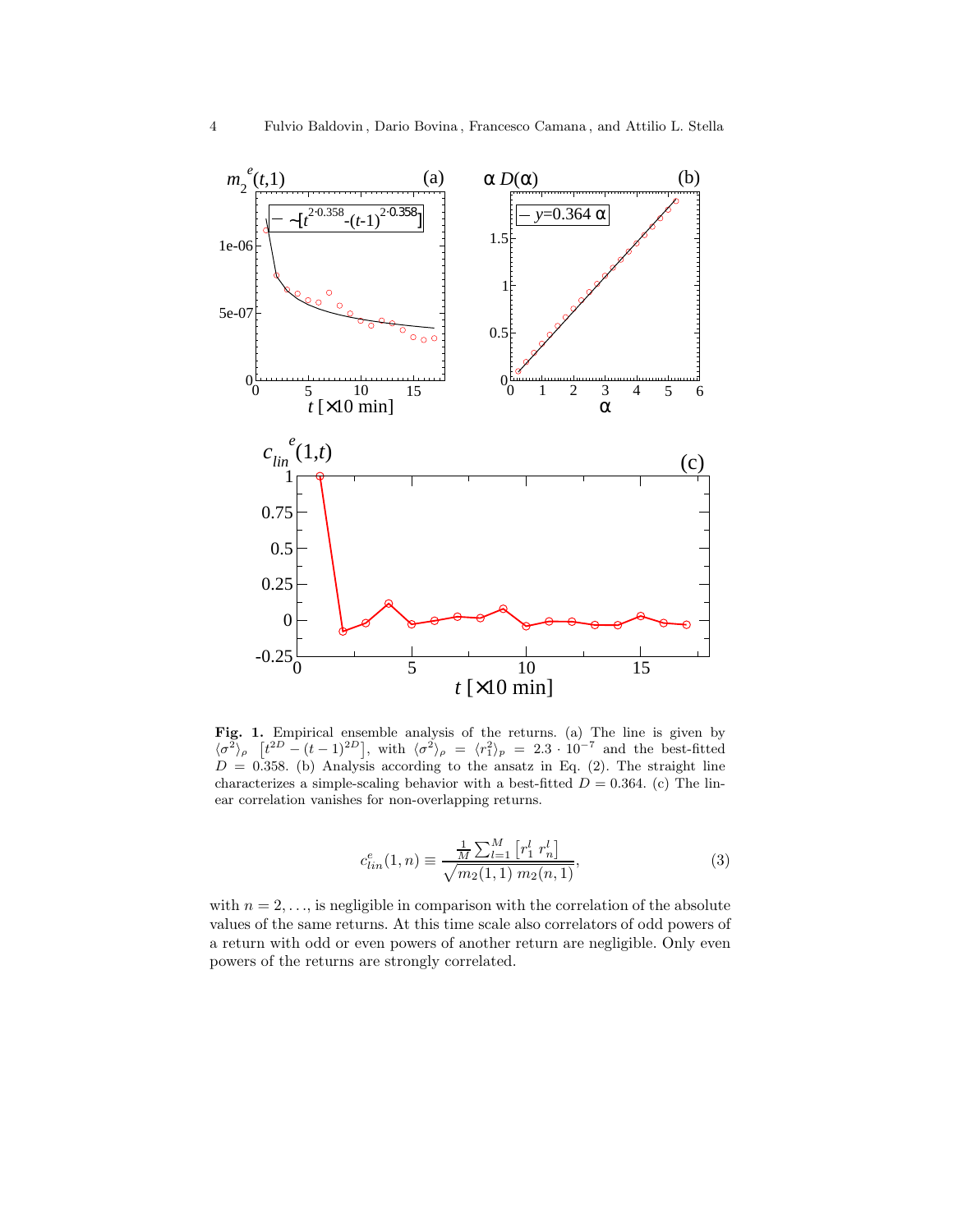

Fig. 2. Non-Gaussian scaling function g. Empty [full] symbols are obtained by rescaling  $p_{R(t,t)}$  [ $p_{R(t,1)}$ ] according to Eq. (2) [Eq. (8)] for  $t = 1, 5, 10, 17$ .

## 3 Self-similar model process

The empirical facts listed above already enable us to suggest a very plausible model for the stochastic process expected to generate the data. Both in physics and in Finance, a well established trend in modeling anomalous scaling is that of expressing the scaling functions, like our  $g$ , as convex combinations of Gaussian PDF's with varying widths. This has clear mathematical advantages, since it is possible to express very general scaling functions with such convex combinations. In physics the representation in terms of mixtures of Gaussians often reflects the presence of some heterogeneity or polydispersity in the problem [12]. In Finance, the use of convex combinations of Gaussians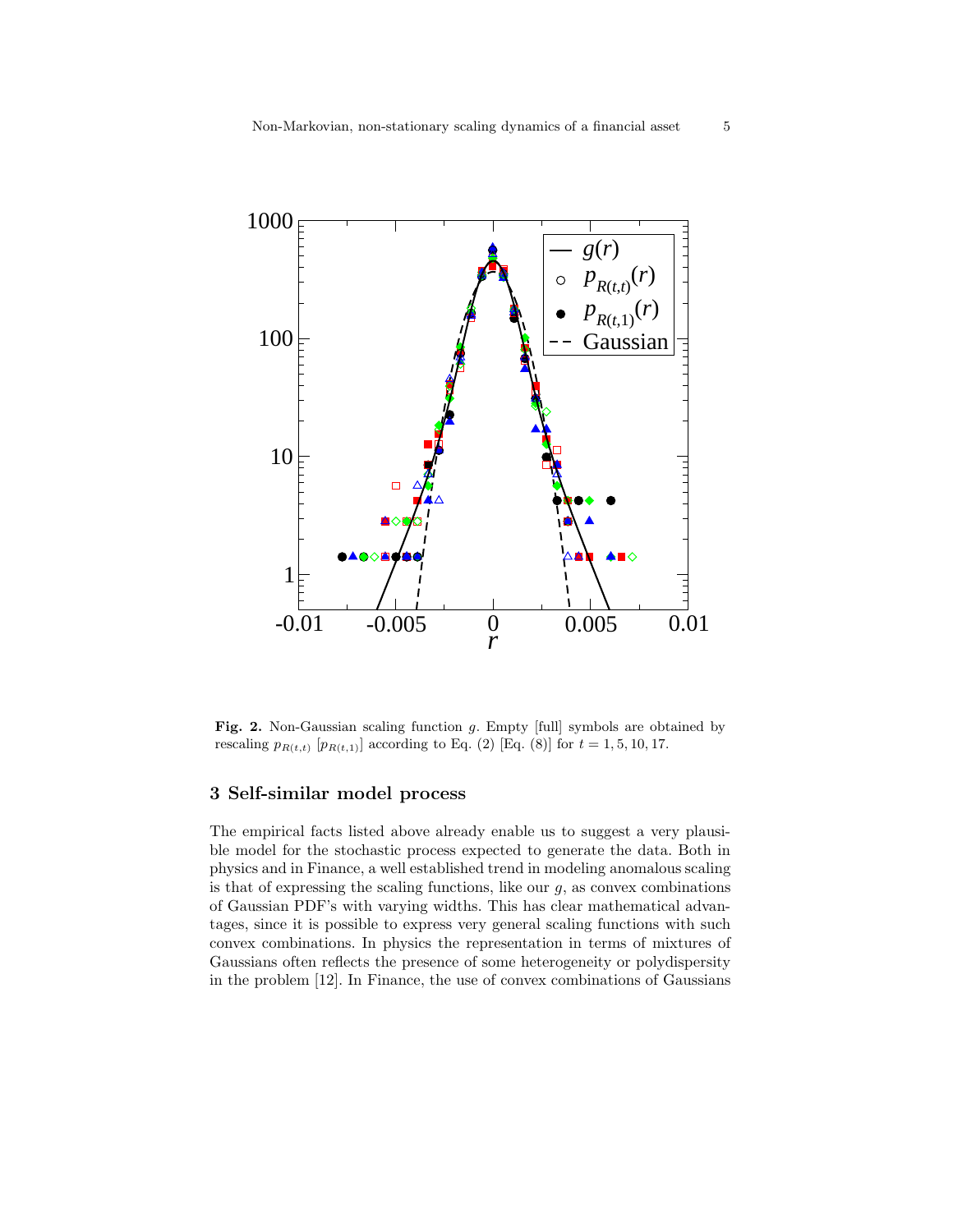to represent return PDF's is naturally suggested by the fact that return time series show a variety of more or less long intervals characterized by peculiar values of the volatility (volatility clustering). The idea that  $p_{R(t,t)}$  can be represented as a mixture of Gaussians of varying widths is suggested by the same basic motivations which lead to the introduction of stochastic volatility models in Finance [13, 14, 15, 16]. In the light of the empirical facts, such a representation of the scaling function in the PDF of the aggregated return naturally suggests an adequate full modelization of the process generating the successive partial returns. Let us indicate by  $\rho(\sigma)$  a normalized, positive measure in  $]0, +\infty[$  such that we can represent g as:

$$
g(x) = \int_0^{+\infty} d\sigma \rho(\sigma) \frac{e^{-\frac{x^2}{2\sigma^2}}}{\sqrt{2\pi\sigma^2}}.
$$
 (4)

A suitable form of  $\rho$  can be easily identified, e.g. by matching its moments with those of g, and by relating the large  $\sigma$  behavior of  $\rho(\sigma)$  with the large  $|r|$ behavior of  $g(r)$ . For instance,  $\rho$  may decay as a power law at large  $\sigma$ 's if the moments of  $g$  are expected to be infinite above a given order. These conditions enable us to fix a number of parameters in  $\rho$  such that the scaling function in Eq. (4) fits the data in the empirical collapse in Fig. 2. As discussed below, in our case the set of data on which we can count to construct histograms of g is relatively poor. So, our determinations of  $\rho$  will be rather qualitative.

Once identified  $\rho$ , more ambitiously we may try to use it for a weighted representation of the joint PDF's of the successive elementary returns  $R_i$ ,  $i = 1, 2, \ldots$  generated in the process. Indeed, we may tentatively write the joint PDF of these returns in the following form:

$$
p^{n}(r_{1}, r_{2}, \dots, r_{n}) = \int_{0}^{+\infty} d\sigma \rho(\sigma) \prod_{i=1}^{n} \frac{\exp\left(-\frac{r_{i}^{2}}{2 a_{i}^{2} \sigma^{2}}\right)}{\sqrt{2 \pi a_{i}^{2} \sigma^{2}}},
$$
(5)

with  $n = 1, 2, \ldots, 17$ . The coefficients  $a_i$  in the last equation have to be chosen consistent with the non-stationarity of the elementary returns reported in Fig. 1a and with the other statistical properties of the elementary and aggregated returns discussed in the previous section. It is straightforward to realize that  $\langle r_i^2 \rangle_p = \langle \sigma^2 \rangle_p a_i^2$ , while  $\langle r_i \rangle_p = 0$  and  $\langle r_i r_j \rangle_p = 0$  for  $i \neq j$ , where  $\langle \cdot \rangle_p$  denotes averages with respect to the joint PDF in Eq.(5), whereas  $\langle \cdot \rangle_{\rho}$  those with respect to the PDF  $\rho$ . Likewise, we immediately realize that odd-odd or oddeven correlators of the  $R_i$ 's are strictly zero. Assuming validity of Eq. (5) means in first place that the *i*-dependence of  $a_i$  must be chosen such to fit the values reported in Fig. 1a. The choice of the i dependence of  $a_i$  must be also consistent with the simple scaling of the PDF of aggregated returns. Indeed, taking into account that  $R(t, t) = R_1 + R_2 + \cdots + R_t$ , for  $t = 1, 2, ..., 17$ , Eq.(5) implies that for the same  $t$  values

$$
p_{R(t,t)}(r) = \frac{g\left(r/\sqrt{a_1^2 + a_2^2 + \dots + a_t^2}\right)}{\sqrt{a_1^2 + a_2^2 + \dots + a_t^2}}.
$$
(6)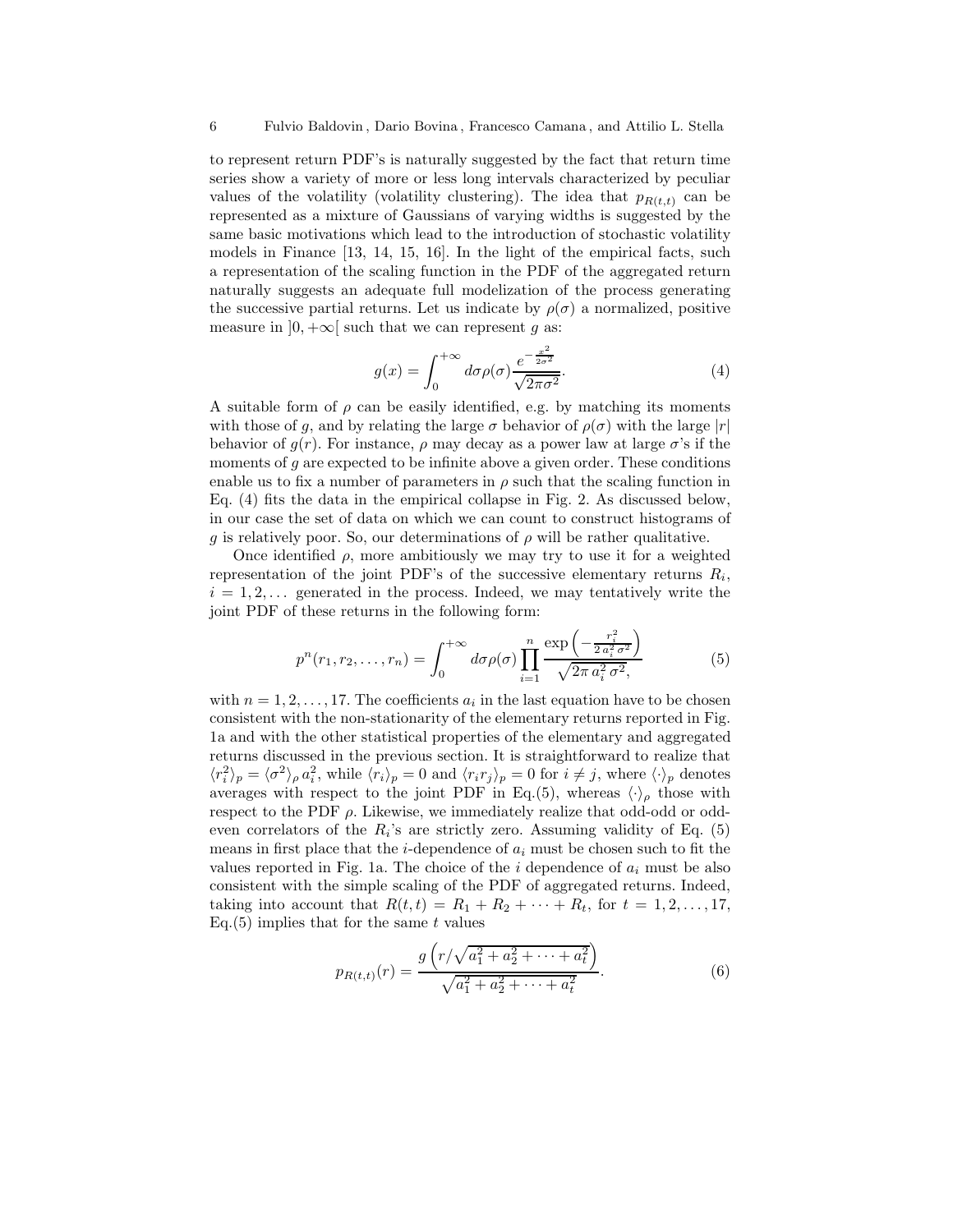Comparing this result with Eq. (2), we see that it is necessary to choose the  $a_i$ 's such that  $a_1^2 + a_2^2 + \cdots + a_t^2 = t^{2D}$  in order to be consistent with the empirical scaling in Eq. (2). This last requirement is satisfied if we put

$$
a_i = \sqrt{i^{2D} - (i-1)^{2D}}, \quad i = 1, 2, \dots
$$
 (7)

A first problem is then to see whether this form of the  $a_i$  coefficients is compatible with the *i*-dependence already implied by the non-stationarity. Eq.  $(7)$ appears to be reasonably well compatible with the trend of the empirical mean square elementary returns  $m_2(i, 1)$ . Indeed, given  $\langle \sigma^2 \rangle_{\rho} = \langle r_1^2 \rangle_{p} = 2.3 \cdot 10^{-7}$ , the best fit in Fig. 1a is obtained with  $D = 0.358...$  in the expression for  $\langle r_i^2 \rangle_p$ . The expectation value of  $\sigma^2$  is with respect to the  $\rho$  entering the integral representation (3) already chosen for  $g$ . Remarkably, the value of  $D$  is very close to the estimate of D obtained above through the analysis of the moments of  $p_{R(t,t)}$ .

Summarizing, Eq.(5) and the above conditions on the  $a_i$ 's define a non-Markovian stochastic process with linearly uncorrelated increments and a PDF of returns satifying a time inhomogeneous scaling of the form:

$$
p_{R(t,T)}(r) = \frac{1}{\sqrt{t^{2D} - (t - T)^{2D}}} g\left(\frac{r}{\sqrt{t^{2D} - (t - T)^{2D}}}\right),
$$
 (8)

where both  $t$  and  $T$  are understood to be integer multiples of the 10 minutes unit. In Fig. 2 it is shown that the data collapse of both  $p_{R(t,t)}$  and  $p_{R(t,1)}$  are indeed compatible with the same non-gaussian PDF  $g$ .

From the point of view of probability theory, the structure of our process in Eq.(5) rests on a stability property for PDF's of sums of dependent random variables [11]. Indeed, if we indicate by  $\tilde{p}^n(k_1, k_2, ... k_n)$  the Fourier transform (characteristic function) of the joint PDF of the first n returns  $(1 \le n \le 17)$ , a direct calculation yields

$$
\tilde{p}^n(k,k,...,k) = \tilde{p}^1\left(n^D K\right) \tag{9}
$$

and

$$
\tilde{p}^{n}(0,..,k_{i},..,0)=\tilde{p}^{1}(a_{i}k_{i}), \quad i=1,\ldots,n.
$$
\n(10)

For  $D = 1/2$  these relations have the the same form as those holding in the case of independent variables, when  $\tilde{p}^n(k_1,\ldots,k_n) = \tilde{p}^1(k_1)\tilde{p}^1(k_2)\ldots\tilde{p}^1(k_n)$ , and  $\tilde{p}^1$  is a Gaussian characteristic function. However, even for  $D=1/2$  a general  $\rho(\sigma)$  implies dependence of the  $R_i$ 's. To recover the independent case one needs further to choose  $\rho(\sigma) = \delta(\sigma - \sigma_0)$ . Thus, the superposition of independent Gaussian processes with different  $\sigma$ 's in Eq.(5) implies an extension of the basic stability properties of the independent Gaussian variables case to the dependent case. This extension also allows to derive limit theorems for the anomalous scaling of sums of many dependent random variables [11].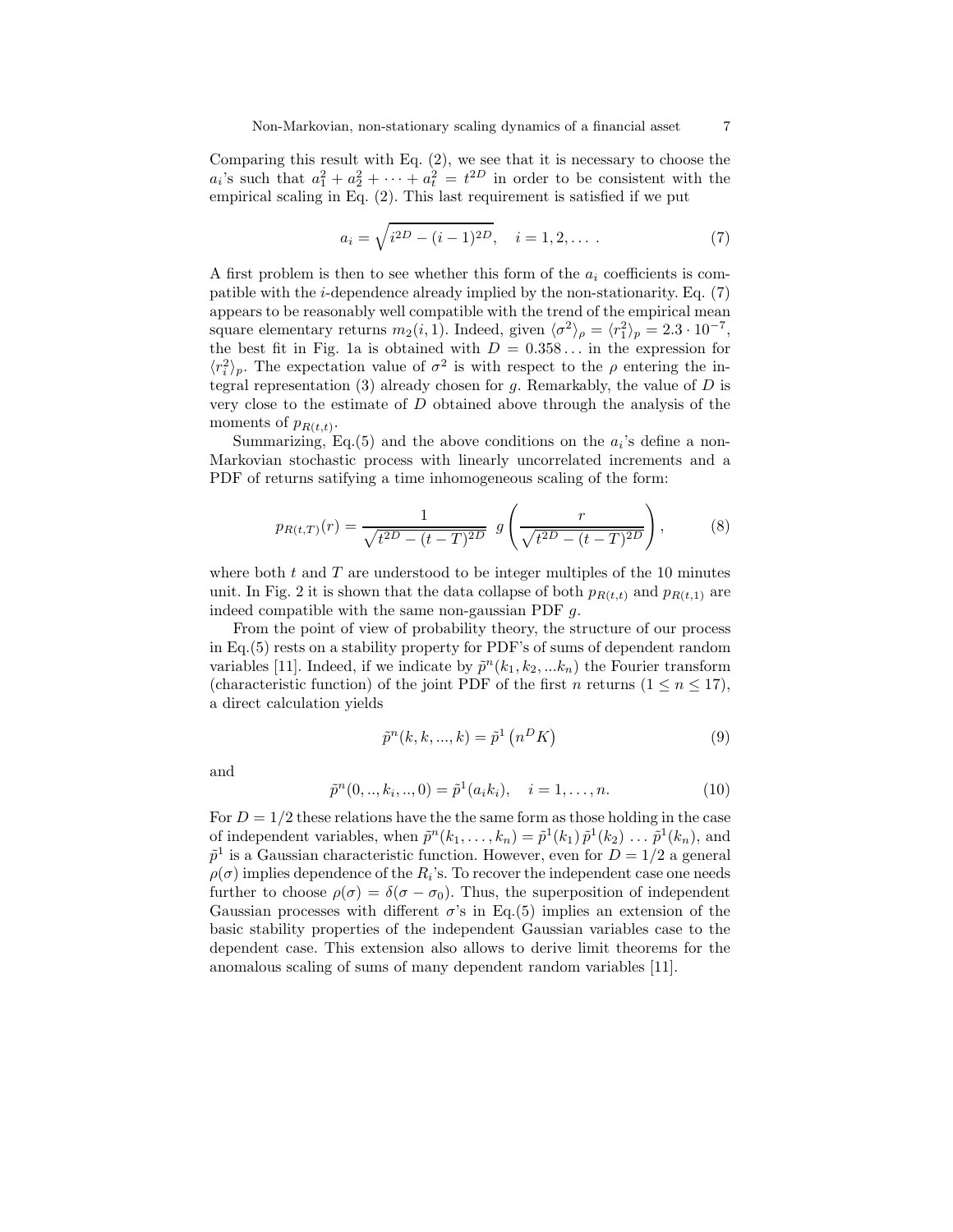8 Fulvio Baldovin , Dario Bovina , Francesco Camana , and Attilio L. Stella

#### 4 Correlations structure

As discussed above, the identification of  $\rho$  may be used to reconstruct the joint PDF of the returns  $R_i$ 's as in Eq. (5). In this section we elaborate further on this point, by performing a detailed comparison between model predictions (based on an explicit expression for  $\rho$ ) and empirical determinations of various two-point correlators.

Considering the data collapse of both  $p_{R(t,t)}$  and  $p_{R(t,1)}$  in Fig. 2, we propose the following functional form for  $\rho$  (see also [11]):

$$
\rho(\sigma) = A \frac{\sigma^{\gamma}}{d + \sigma^{\delta}}, \quad \sigma \in [\sigma_{min}, +\infty[, \quad 0 < \gamma < \delta,
$$
 (11)

where A is a normalization factor, and  $d > 0$  is a parameter influencing the width of the distribution g. Notice that  $\rho(\sigma) \sim \sigma^{-(\delta - \gamma)}$  for  $\sigma \gg 1$ . The rational behind this choice for  $\rho$  is that one can use the exponents  $\gamma$ ,  $\delta$  to reproduce the large |x| behavior of  $q(x)$ , and then play with the other parameters to obtain a suitable fit of the scaling function, for instance the one reported in Fig. 2.

The first two-point correlator we consider in our analysis is

$$
\kappa_{\alpha,\beta}(1,n) \equiv \frac{\langle |R(1,1)|^{\alpha} |R(n,1)|^{\beta} \rangle}{\langle |R(1,1)|^{\alpha} \rangle_p \langle |R(n,1)|^{\beta} \rangle_p} = \frac{\langle |r_1|^{\alpha} |r_n|^{\beta} \rangle_p}{\langle |r_1|^{\alpha} \rangle_p \langle |r_n|^{\beta} \rangle_p},\tag{12}
$$

with  $n > 1$ , and  $\alpha, \beta \in \mathbb{R}_+$ . A value  $\kappa_{\alpha,\beta} \neq 1$  means that returns on nonoverlapping intervals are dependent. Using Eq. (5) it is possible to express a general many-return correlator in terms of the moments of ρ. For example, from Eq. (5) we have

$$
\langle |r_1|^{\alpha} |r_n|^{\beta} \rangle_p = B_{\alpha} B_{\beta} a_1^{\alpha} a_n^{\beta} \langle \sigma^{\alpha+\beta} \rangle_{\rho}, \tag{13}
$$

with

$$
B_{\alpha} \equiv \int_{-\infty}^{+\infty} dr \, |r|^{\alpha} \, \frac{e^{-r^2/2}}{\sqrt{2\pi}}.
$$
 (14)

We thus obtain

$$
\kappa_{\alpha,\beta}(1,n) = \frac{\langle \sigma^{\alpha+\beta} \rangle_{\rho}}{\langle \sigma^{\alpha} \rangle_{\rho} \langle \sigma^{\beta} \rangle_{\rho}} = \frac{B_{\alpha} B_{\beta}}{B_{\alpha+\beta}} \frac{\langle |r_1|^{\alpha+\beta} \rangle_{p}}{\langle |r_1|^{\alpha} \rangle_{p} \langle |r_1|^{\beta} \rangle_{p}}.
$$
(15)

Two model-predictions in Eq. (15) are: (i) Despite the non-stationarity of the increments  $R_i$ 's,  $\kappa_{\alpha,\beta}(1,n)$  is independent of n; (ii) The correlators are symmetric, i.e.,  $\kappa_{\alpha,\beta} - \kappa_{\beta,\alpha} = 0$ .

We can now compare the theoretical prediction of the model for  $\kappa_{\alpha,\beta}(1,n)$ , Eq. (15), with the empirical counterpart

$$
\kappa_{\alpha,\beta}^{e}(1,n) \equiv \frac{\sum_{l=1}^{M} \left[ |r_{1}^{l}|^{\alpha} |r_{n}^{l}|^{\beta} \right]}{\frac{1}{M} \sum_{l=1}^{M} |r_{1}^{l}|^{\alpha} \sum_{l=1}^{M} |r_{n}^{l}|^{\beta}},
$$
\n(16)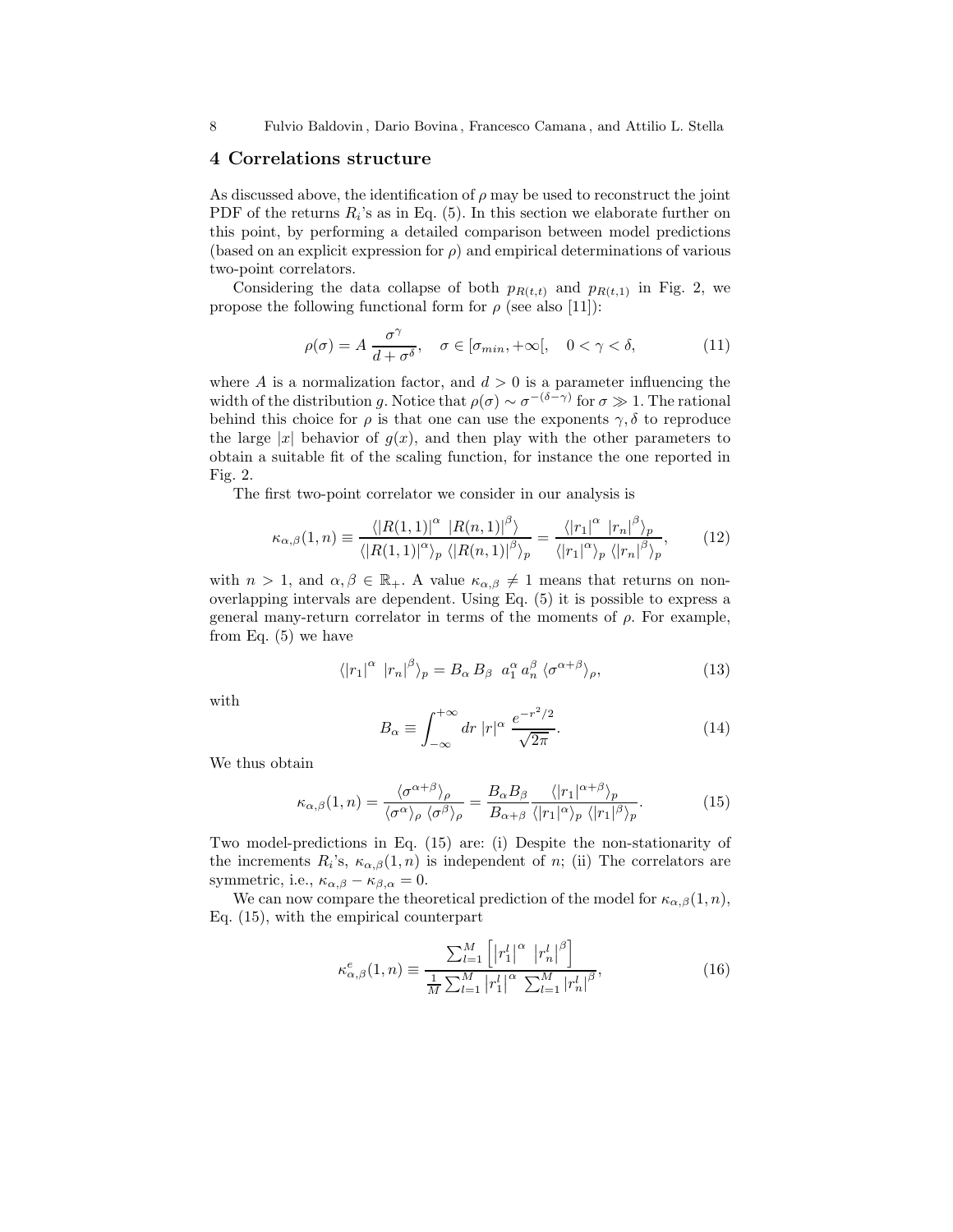

Fig. 3. Constancy of  $\kappa_{\alpha,\beta}^e$ . Dashed lines are model-predictions.

which we can calculate from the EUR/USD dataset. Notice that once  $\rho$  is fixed to fit the one-time statistics in Fig. 2, in this comparison we do not have any free parameter to adjust. Also, since our ensemble is restricted to  $M = 1,282$ realizations only, large fluctuations, especially in two-time statistics, are to be expected.

Fig. 3 shows that indeed non-overlapping returns are strongly correlated in the about three hours following the opening of the trading session, since  $\kappa_{\alpha,\beta}^e \neq$ 1. In addition, the constancy of  $\kappa^e_{\alpha,\beta}$  is clearly suggested by the empirical data. In view of this constancy, we can assume as error-bars for  $\kappa_{\alpha,\beta}^e$  the standard deviations of the sets  $\left\{\kappa_{\alpha,\beta}^{e}(1,n)\right\}$ . The empirical values for  $\kappa_{\alpha,\beta}^e$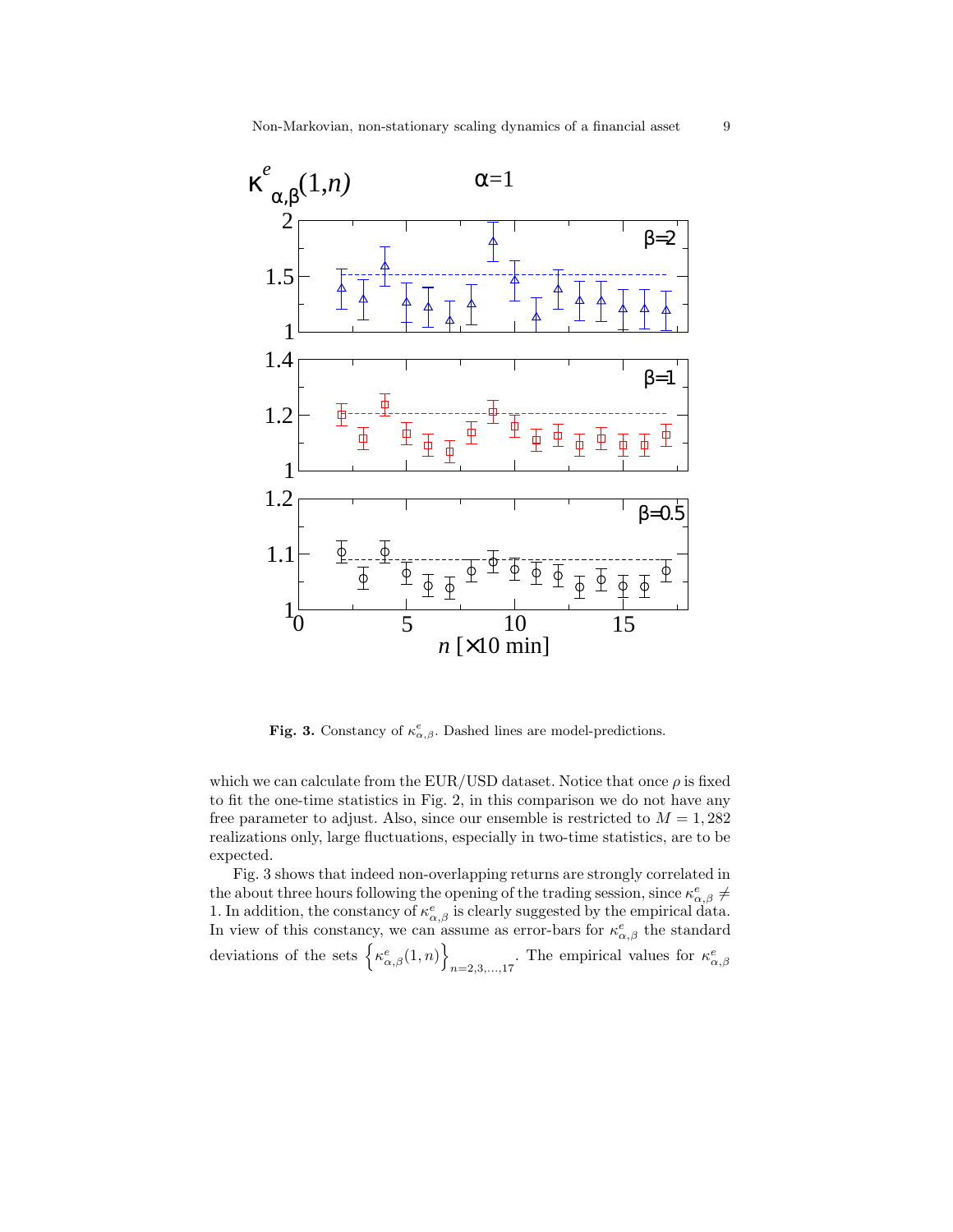

Fig. 4. Symmetry of  $\kappa_{\alpha,\beta}^e$ . Error-bars are determined as in Fig. 3.

are also in agreement with the theoretical predictions for  $\kappa_{\alpha,\beta}$  based on our choice for  $\rho$ . In this and in the following comparisons it should be kept in mind that, although not explicitly reported in the plots, the uncertainty in the identification of  $\rho$  of course introduces an uncertainty in the model-predictions for the correlators.

In Fig. 4 we report that also the symmetry  $\kappa_{\alpha,\beta} = \kappa_{\beta,\alpha}$  is emiprically verified for the EUR/USD dataset. The validity of this symmetry for a process with non-stationary increments like the present one is quite remarkable.

A classical indicator of strong correlations in financial data is the volatility autocorrelation, defined as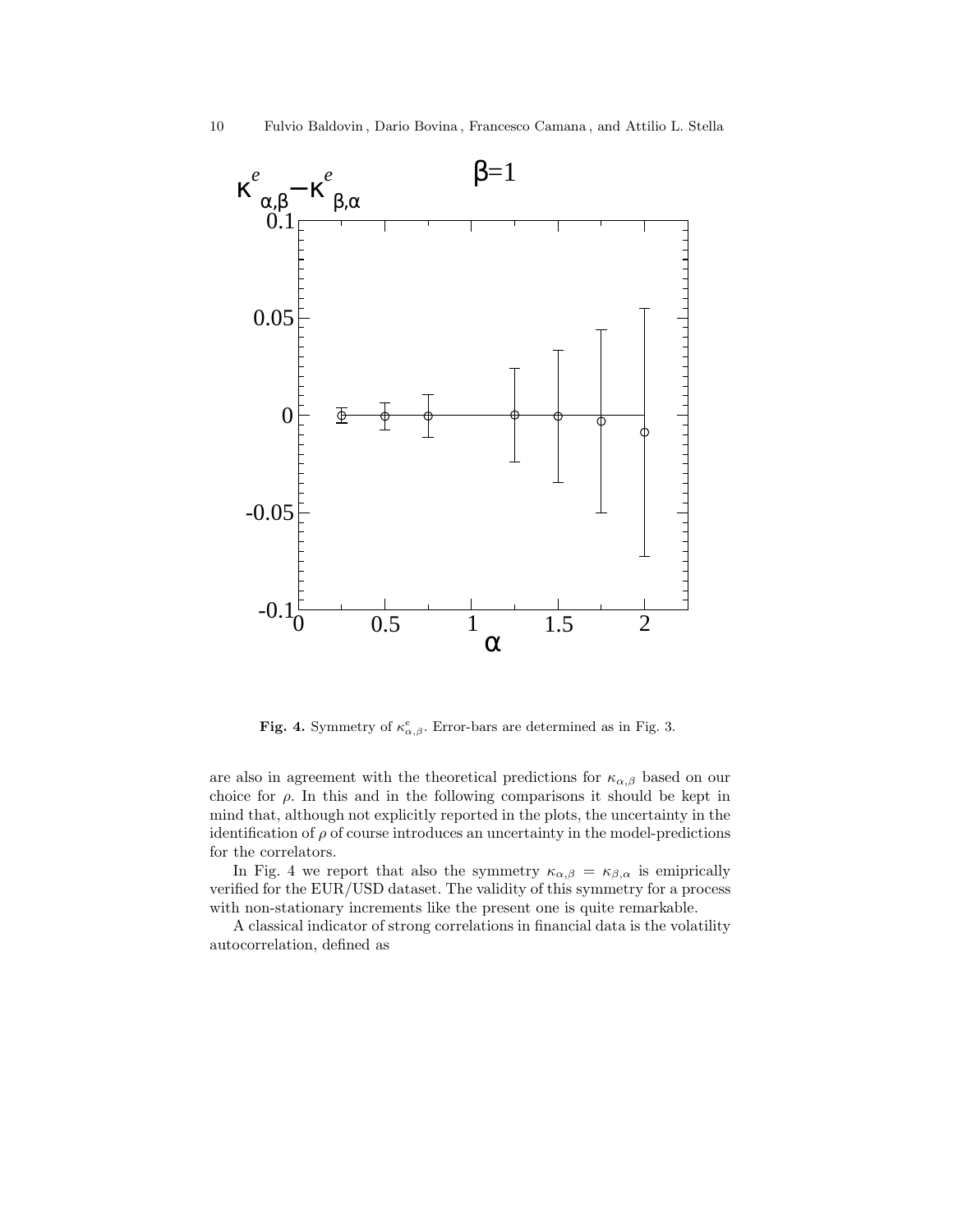

Fig. 5. Volatility autocorrelation. Dashed line is the model-prediction.

$$
c(1,n) \equiv \frac{\langle |r_1| \ |r_n| \rangle_p - \langle |r_1| \rangle_p \ \langle |r_n| \rangle_p}{\langle |r_1|^2 \rangle_p - \langle |r_1| \rangle_p^2}.\tag{17}
$$

In terms of the moments of  $\rho$ , through Eq. (13) we have the following expression for  $\boldsymbol{c}$  :

$$
c(1,n) = \frac{B_1^2 a_1 a_n \left[ \langle \sigma^2 \rangle_\rho - \langle \sigma \rangle_\rho^2 \right]}{a_1^2 \left[ B_2 \langle \sigma^2 \rangle_\rho - B_1^2 \langle \sigma \rangle_\rho^2 \right]}.
$$
(18)

Unlike  $\kappa_{\alpha,\beta}$ , c is not constant in n. The comparison with the empirical volatility autocorrelation,

$$
c^{e}(1,n) \equiv \frac{\sum_{l=1}^{M} \left[ |r_{1}^{l}| \left| r_{n}^{l} \right| \right] - \frac{1}{M} \sum_{l=1}^{M} \left| r_{1}^{l} \right| \sum_{l'=1}^{M} \left| r_{n}^{l'} \right|}{\sum_{l=1}^{M} \left| r_{1}^{l} \right|^{2} - \frac{1}{M} \sum_{l=1}^{M} \left| r_{1}^{l} \right| \sum_{l'=1}^{M} \left| r_{1}^{l'} \right|},
$$
(19)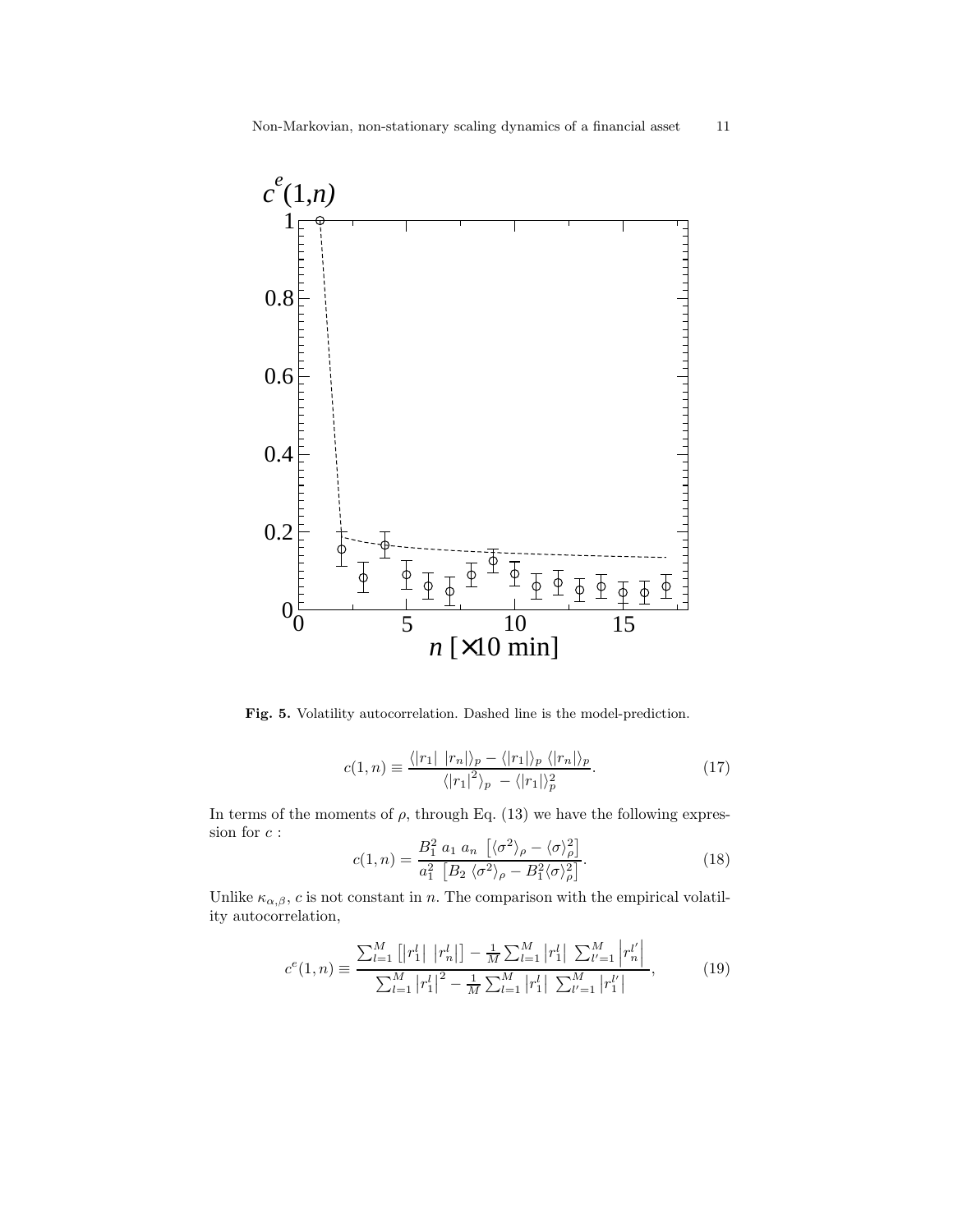

Fig. 6. Correlators  $K_{\alpha,\beta}^e$ . Dashed lines are model-predictions.

yields a substantial agreement (See Fig. 5). The error-bars in Fig. 5 are obtained by dynamically generating many ensembles of  $M = 1,282$  realizations each, according to Eq. (5) with our choice for  $\rho$ , and taking the standard deviations of the results. Again, the uncertainty associated to the theoretical prediction for c is not reported in the plots Problems concerning the numerical simulation of processes like the one in Eq. (5) are discussed in Ref. [11].

A further test of our model can be made by analyzing, in place of those of the increments, the non-linear correlators of  $R(t, t)$ , with varying t. To this purpose, let us define

$$
K_{\alpha,\beta}(t_1, t_2) \equiv \frac{\langle |R(t_1, t_1)|^{\alpha} |R(t_2, t_2)|^{\beta} \rangle}{\langle |R(t_1, t_1)|^{\alpha} \rangle \langle |R(t_2, t_2)|^{\beta} \rangle},\tag{20}
$$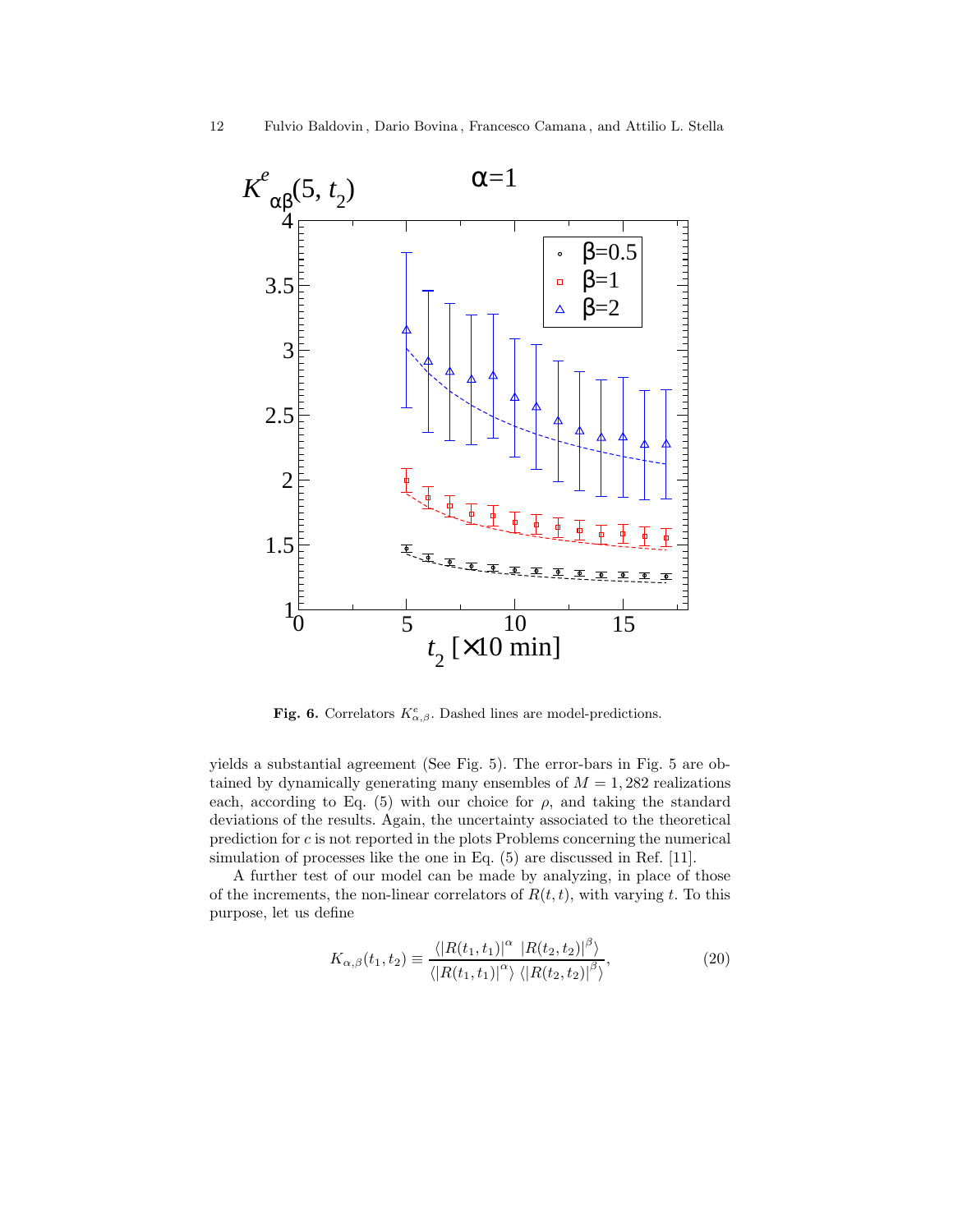with  $t_2 \geq t_1$ . Model calculations similar to the previous ones give, from Eq. (5),

$$
K_{\alpha,\beta}(t_1, t_2) = \frac{B_{\alpha,\beta}^{(2)}(t_1, t_2)}{t_1^{\alpha D} t_2^{\beta D} B_{\alpha+\beta}} \frac{\langle |r_1|^{\alpha+\beta} \rangle_p}{\langle |r_1|^\alpha \rangle_p \langle |r_1|^\beta \rangle_p},\tag{21}
$$

where

$$
B_{\alpha,\beta}^{(2)}(t_1, t_2) \equiv \int_{-\infty}^{+\infty} dr_1 \left| r_1 \right|^\alpha \frac{\exp\left(-r_1^2/(2t_1^{2D})\right)}{\sqrt{2\pi t_1^{2D}}}
$$

$$
\int_{-\infty}^{+\infty} dr_2 \left| r_2 \right|^\beta \frac{\exp\left[-\left(r_1 - r_2\right)^2/\left(2t_2^{2D} - 2t_1^{2D}\right)\right]}{\sqrt{2\pi (t_2^{2D} - t_1^{2D})}}.
$$
(22)

According to Eq. (21),  $K_{\alpha,\beta}$  is now identified by both  $\rho$  and D. Moreover, it explicitly depends on  $t_1$  and  $t_2$ . The comparison between Eq. (21) and the empirical quantity

$$
K_{\alpha,\beta}^{e}(t_1, t_2) \equiv \frac{\sum_{l=1}^{M} \left[ \left| r^{l}(t_1, t_1) \right|^{\alpha} \left| r^{l}(t_2, t_2) \right|^{\beta} \right]}{\frac{1}{M} \sum_{l=1}^{M} \left[ \left| r^{l}(t_1, t_1) \right|^{\alpha} \right] \sum_{l=1}^{M} \left[ \left| r^{l}(t_2, t_2) \right|^{\beta} \right]},
$$
(23)

reported in Fig. 6 (the error-bars are determined as in Fig. 5) supplies thus an additional validation of our model.

## 5 Conclusions

In the present work we addressed the problem of describing the time evolution of financial assets in a case in which one can try to compare the predictions of the proposed model with a relatively rich ensemble of history realizations. Besides the fact that considering the histories at disposal for the EUR/USD exchange rate as a proper ensemble amounts to a main working assumption, a clear limitation of such an approach is the relative poorness of the ensemble itself. Indeed, the simulations of our model suggest that in order to reduce substantially the statistical fluctuations one should dispose of ensembles larger by at least one order of magnitude.

In spite of these limitations, we believe that the non-Markovian model we propose [5, 6, 11] is validated to a reasonable extent by the analysis of the data, especially those pertaining to the various correlators we considered. In this respect it is important to recall that the first proposal of the time inhomogeneous evolution model discussed here has been made in a study of a single, long time series of the DJI index in Ref. [5]. In that context, the returns time inhomogeneity, Eq. (8), was supposed to underlie the stationarized information provided by the empirical PDF of the returns. This assumption allowed there to give a justification of several stylized facts, like the scaling and multiscaling of the empirical return PDF and the power law behavior in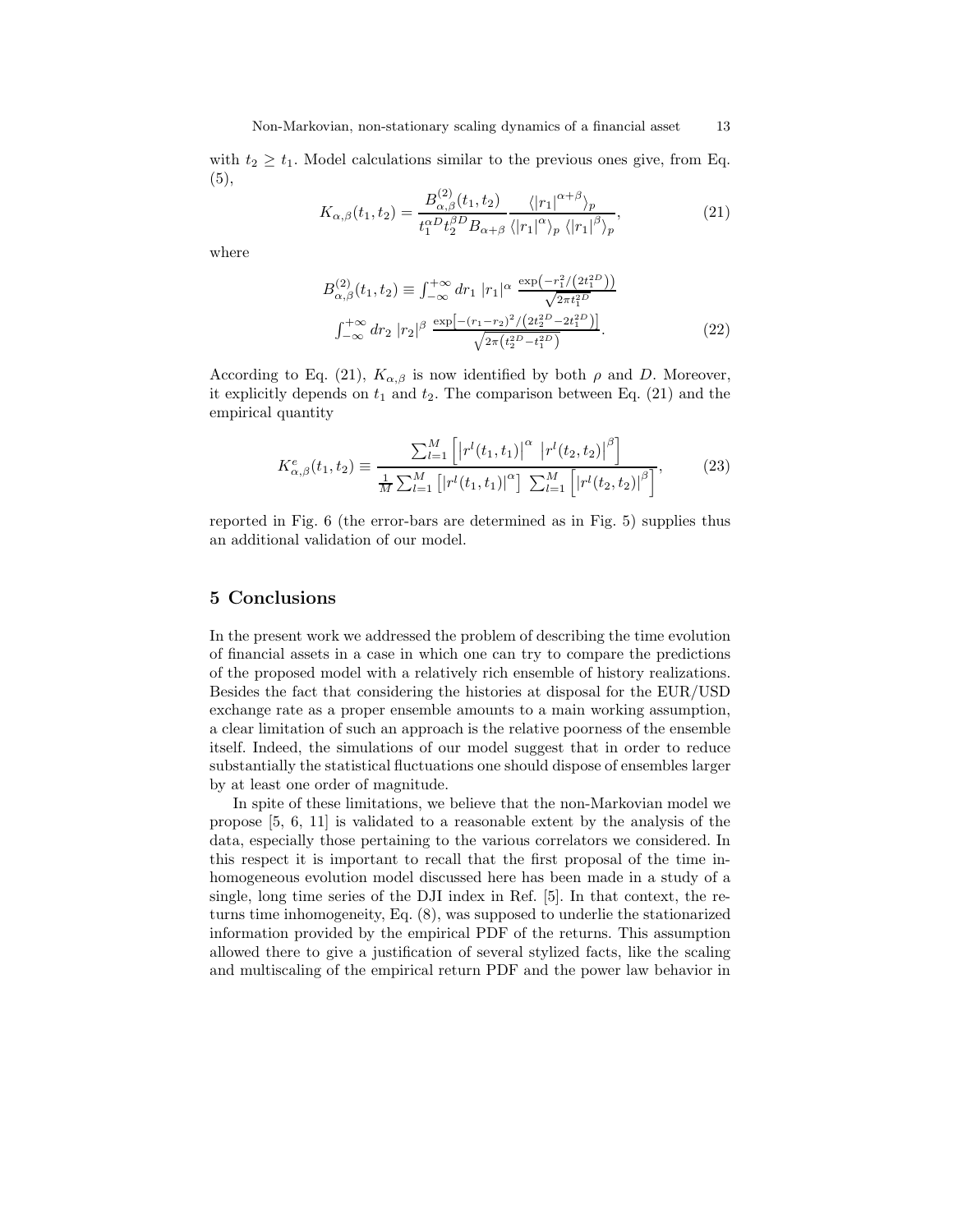time of the return autocorrelation function. We believe that the results obtained in the present report, even if pertaining to a different time-scale (tens of minutes in place of days), constitute an interesting further argument in favor of a general validity of the model.

The peculiar feature of this model is that of focussing on scaling and correlations as basic, closely connected properties of assets evolution. This was strongly inspired by what has been learnt in the physics of complex systems in the last decades [17, 18, 19], where methods like the renormalization group allowed for the first time systematic treatments of these properties [6]. At the same time, through the original probabilistic parallel mentioned in Section 3, our model maintains an interesting direct contact with the mathematics of standard formulations based on Brownian motion, of wide use in Finance. This last feature is very interesting in the perspective of applying our model to problems of derivative pricing [13, 14, 15, 16, 20].

#### Acknowledgments

We thank M. Caporin for useful discussions. This work is supported by "Fondazione Cassa di Risparmio di Padova e Rovigo" within the 2008-2009 "Progetti di Eccellenza" program.

## References

- 1. Scholz CH (2002) The Mechanics of Earthquakes and Faulting. Cambridge University Press, New York.
- 2. Lu ET, Hamilton RJ, McTiernan JM, Bromond KR (1993) Solar flares and avalanches in driven dissipative systems. Astrophys. J. 412: 841–852
- 3. Bjornstad ON, Grenfell BT (2001) Noisy clockwork: time series analysis of population fluctuations in animals. Science 293: 638–643
- 4. Cont R (2001) Empirical properties of asset returns: stylized facts and statistical issues. Quant. Finance 1: 223–236.
- 5. Baldovin F, Stella AL (2007) Scaling and efficiency determine the irreversible evolution of a market. Proc. Natl. Acad. Sci. 104: 19741–19744
- 6. Stella AL, Baldovin F (2008) Role of scaling in the statistical modeling of Finance. Pramana - Journal of Physics 71, 341–352
- 7. Bassler KE, McCauley JL, Gunaratne GH (2007) Nonstationary increments, scaling distributions, and variable diffusion processes in financial markets. Proc. Natl. Acad. Sci. USA 104: 17287-17290
- 8. D. Challet and P.P. Peirano (2008) The ups and downs of the renormalization group applied to financial time series. arXiv:0807.4163
- 9. A. Andreoli, F. Caravenna, P. Dai Pra, G. Posta (2010) Scaling and multiscaling in financial indexes: a simple model. arXiv:1006.0155
- 10. De Benedetti PG, Stillinger FH (2001) Supercooled liquids and the glass transition. Nature 410: 259–267
- 11. Stella AL, Baldovin F (2010) Anomalous scaling due to correlations: Limit theorems and self-similar processes. J. Stat. Mech. P02018.
- 12. Gheorghiu S, Coppens MO (2004) Heterogeneity explains features of "anomalous" thermodynamics and statistics. Proc. Natl. Acad. Sci. USA 101: 15852– 15856.